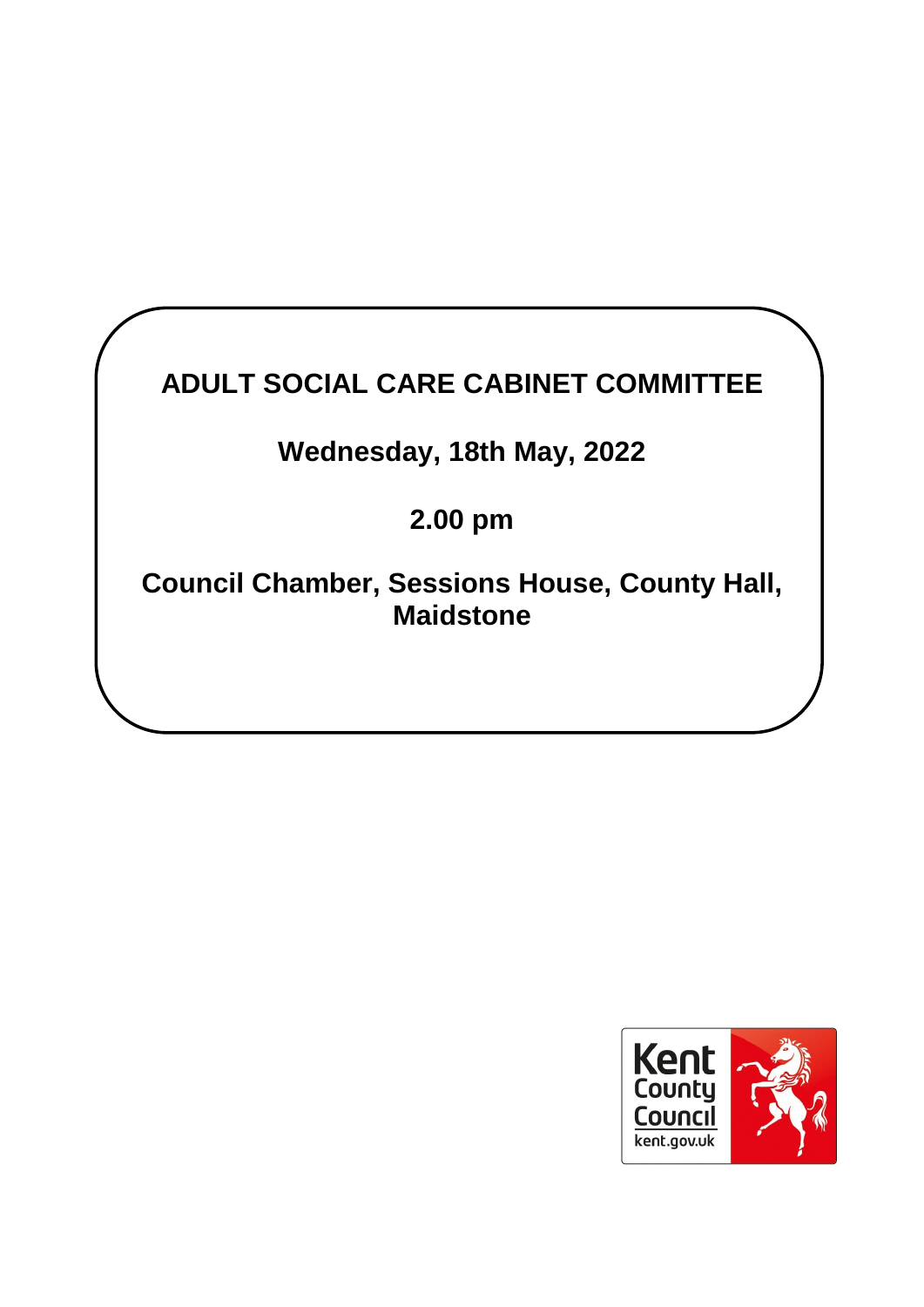

### **AGENDA**

# **ADULT SOCIAL CARE CABINET COMMITTEE**

**Wednesday, 18 May 2022 at 2.00 pm** Ask for: **Hayley Savage Council Chamber, Sessions House, County Hall, Maidstone** Telephone: **03000 414286**

#### **Membership (16)**

- Conservative (12): Mr A M Ridgers (Chairman), Mr S Webb (Vice-Chairman), Mrs P T Cole, Mr N J Collor, Ms S Hamilton, Mr J Meade, Mr D Ross, Mr T L Shonk, Mr R J Thomas, Mr A Weatherhead and Ms L Wright
- Labour (2): Ms K Grehan and Ms J Meade
- Liberal Democrat (1): Mr R G Streatfeild, MBE

Green and Independent (1): Mr S R Campkin

#### **UNRESTRICTED ITEMS**

*(During these items the meeting is likely to be open to the public)*

- 1 Introduction/Webcasting Announcement
- 2 Apologies and Substitutes
- 3 Declarations of Interest by Members in items on the agenda
- 4 Minutes of the meeting held on 31 March 2022 (Pages 1 22)
- 5 Verbal Updates by Cabinet Member and Corporate Director
- 6 22/00051 Bespoke Support Service (Pages 23 34)
- 7 22/00049 Adult Social Care Charging Policy Update (Pages 35 42)
- 8 Adult Social Care Pressures Plan 2021-2022 Review (Pages 43 54)
- 9 Adult Social Care and Health Performance Q4 2021/22 (Pages 55 78)
- 10 Future Meeting Dates

All meetings will begin at 2pm and be held in the Council Chamber, Sessions House, Maidstone, Kent ME14 1XQ.